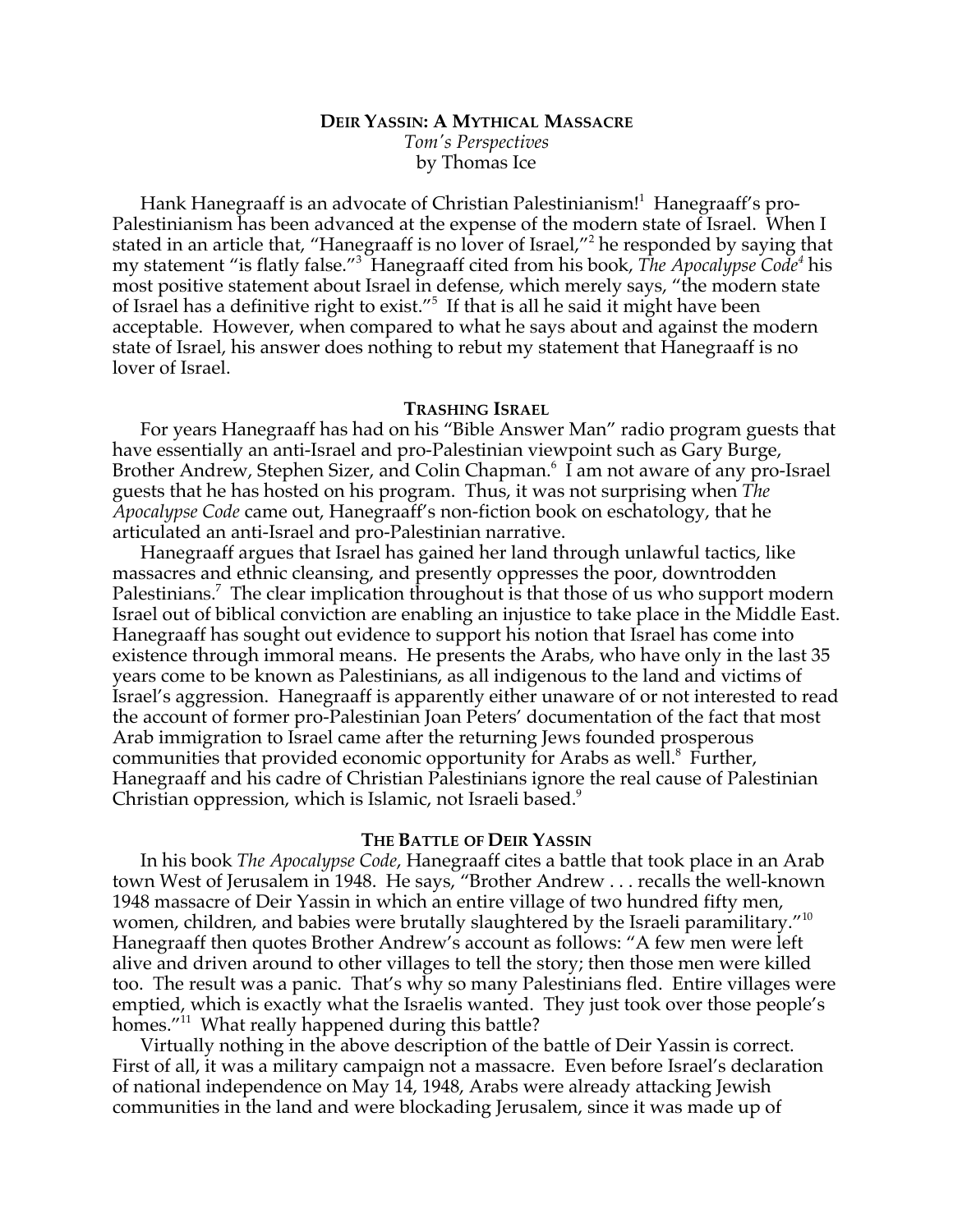primarily Jewish residents. Furthermore, six Arab nations also attacked Israel in their stated goal to drive all Jews into the Mediterranean Sea. The town of "Deir Yassin was strategically situated on a hill overlooking the main highway entering Jerusalem. $^{\prime\prime 12}$  It has been documented that by March, 1948 that about 150 soldiers from Syria, but mainly from Iraq had taken up posts in Deir Yassin. A series of attacks on Jewish convoys to Jerusalem were launched by Arab soldiers disguised as villagers from Deir Yassin. The Arabs began to regularly shell Jewish convoys and parts of West Jerusalem from Deir Yassin.<sup>13</sup> It is not surprising that Jewish military leadership decided in April that year that they must take over Deir Yassin for obvious strategic reasons. Since the Israeli army was not formed until after statehood was declared, it was decided that Menachem Begin's Irgun forces, aided by the Haganah, would attack Deir Yassin. Begin helped plan but did not take part in the battle.

As the Jews approached the village to attack it, they were led by a truck with a loudspeaker that warned civilians to flee via the rear of the village that the Jews kept open during the entire battle "and more than 200 residents left unharmed."<sup>14</sup> "It is unclear if the civilians had chosen to stay of their own free will, or were held hostage by Arab soldiers who thought that their presence would deter the Jewish forces."<sup>15</sup> If the intent was to perpetrate a massacre then no one would have been warned or allowed to leave. Before the battle, the Arab's had fortified the houses in Deir Yassin and placed Iraqi soldiers in the houses. The homes had doors made of iron, which replaced the more common wood doors. The battle was a difficult one for the Jews lasting hours. Because the houses were fortified, the Jews had to dynamite open most of the doors, which caused a higher than expected number of casualties among the Arabs, and accounts for most of the civilians who were injured or killed.

"After the remaining Arabs feigned surrender and then fired on the Jewish troops, some Jews killed Arab soldiers and civilians indiscriminately."<sup>16</sup> Some of the Arab soldiers dressed up like women with the veils that covered their faces. The Jews began to search each individual they had captured to insure that they were unarmed. "One of the people being checked realized he had been caught, took out a pistol and shot the Jewish commander. His friends, crazed with anger, shot in all directions and killed the Arabs in the area."<sup>17</sup> "The Irgun suffered 41 casualties, including four dead."<sup>18</sup> Instead, of 250 as stated above, the current consensus of both Arab and Israeli investigation agree that Arab casualties were 107 killed and 12 wounded.<sup>19</sup> "Contrary to claims from Arab propagandists at the time and some since, no evidence has ever been produced that any women were raped. On the contrary, every villager ever interviewed has denied these allegations."<sup>20</sup>

There is no evidence to support the notion that a few of the remaining survivors of the so-called "massacre" were taken to other Arab villages causing them to flee. Instead, those captured were taken to Jerusalem and later released. $^{21}$  Initial news reports, like one in the *New York Times*, simply reported about the battle with no hint of a massacre. The day after the battle, "the Irgun escorted a representative of the Red Cross through the town and held a press conference."<sup>22</sup> There was no hint of a massacre, that myth was developed later. What came did come just a few days after the battle of Deir Yassin was an Arab ambush of "a Jewish convoy on the way to Hadassah Hospital, killing 77 Jews, including doctors, nurses, patients, and the director of the hospital. Another 23 people were injured. This massacre attracted little attention and is never mentioned by those who are quick to bring up Deir Yassin. Moreover, despite attacks such as this against the Jewish community in Palestine, in which more than 500